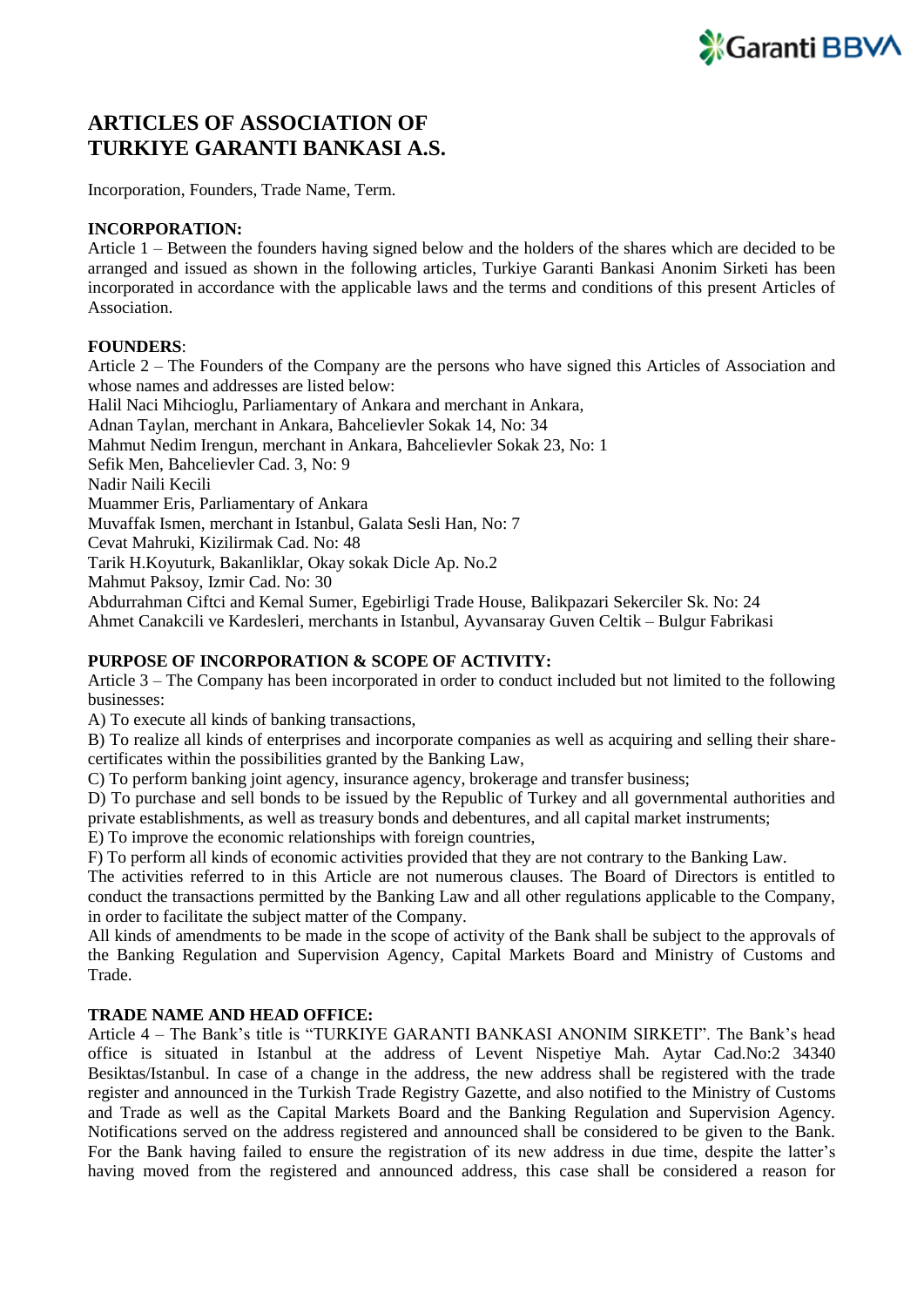dissolution of the Company. The Board of Directors may, in case it is considered necessary and useful, open branches, agencies and representative offices, and appoint correspondents within Turkey as well as in foreign countries in compliance with all applicable laws.

Article 5 – The Bank may purchase or rent or, if necessary sell real estates in accordance with the Banking Law, for its own requirement or the requirement of companies it shall found. It shall not conduct any business to purchase and sell real estates for commercial purposes and shall not directly grant loans on immovable property. However, it may accept and, if necessary be collateralized by mortgages in accordance with the Banking Law.

# **TERM:**

Article  $6 -$  The Bank's term of activity shall be unlimited save for the provisions of the Banking Law, Turkish Commercial Code and Capital Market legislation regarding dissolution and liquidation.

# **CAPITAL AND SHARES:**

#### Article 7-

A)The Bank has accepted the registered capital system pursuant to the former Capital Markets Law No. 2499 and adopted registered capital system under the permission of the Capital Markets Board no. 83/1049 dated August 25<sup>th</sup>, 1999. The Bank's registered capital amounts to 10.000.000.000.-TL and its issued capital amounts to 4.200.000.000.-TL.

B)The Bank's issued capital has been divided into 420.000.000.000 shares each having a nominal value of 1.-Kr; and 182 shares of them are bearer shares and the remaining 419.999.999.818 shares are registered shares.

The issued capital amount of 4.200.000.000.-TL has been fully paid-up.

The permission of the registered capital ceiling that was granted by the Capital Market Board is valid between the years 2020 and 2024 (5 Years). At the end of 2024, even though the permitted registered capital ceiling has not been reached, in order for the Board of Directors to adopt a resolution regarding the capital increase, it is mandatory to obtain a permission from the Capital Market Board for the ceiling that was previously permitted or for a new ceiling amount and to receive an authorization from the General Assembly for a new time period. If such authorization could not be obtained, the capital increase shall not be made by the board of directors' resolution. The Board of Directors shall be authorized, without being bound by the provisions of the Turkish Commercial Code regarding the increase in the capital stock, to increase the paidin capital stock up to the registered capital stock ceiling mentioned hereinabove by issuing new shares between the years 2020 and 2024, in accordance with the provisions of the Capital Market Law.

The Board of Directors shall also be authorized to resolve to issue shares above the nominal value and to restrict the rights of shareholders for obtaining new shares.

Shares representing the capital of the Bank shall be kept in book entry form and in cash within the frame of the dematerialization principles.

Holders of 182 bearer shares not converted into registered shares shall not use any shareholding right excluding the right to dividends. The shareholding rights of these shares except the right to dividends shall be utilized by the Savings Deposit Insurance Fund until these shares shall be converted to registered shares.

# **ISSUANCE OF DEBT INSTRUMENTS:**

Article 8 – The Board of Directors will be authorized to issue debentures in the bearer or registered form with bonus, premium, exchangeable with share-certificates, finance bonds, profit/loss participation certificates, bank bonds, participating or non-participating debt instruments or convertible bonds and all other capital market instruments in the form of debt instruments within the framework of the principles set out by Turkish Commercial Code, Capital Market legislation and other relevant regulation. In such case, the provisions of Capital Market legislation as regards to the issuance of debt instruments will be applicable.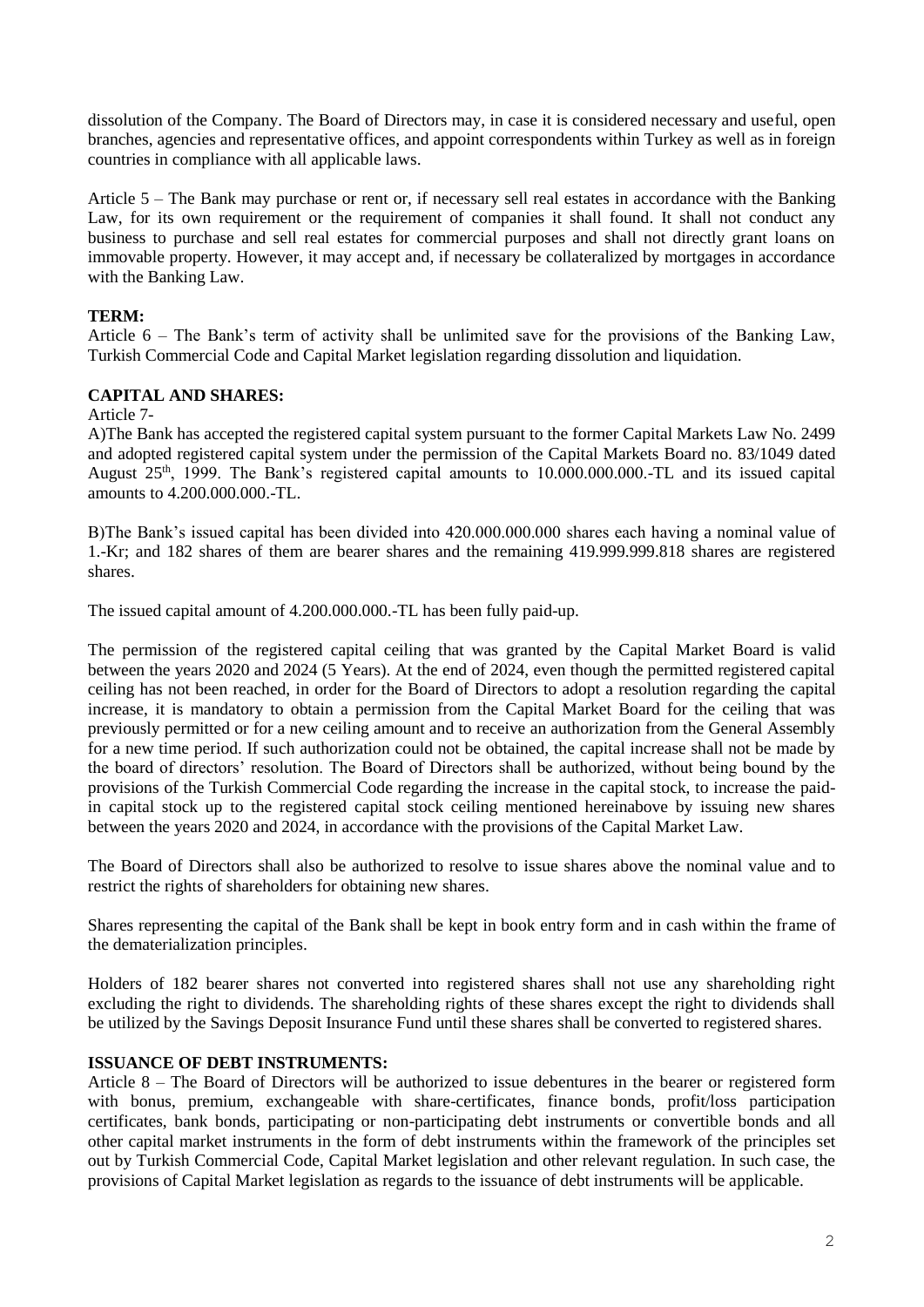#### **CONDITIONS FOR ISSUING SHARES:**

Article 9- Shares to be issued by the Bank shall be issued pursuant to Turkish Commercial Code as well as Banking Law, Capital Market Law and other regulation in this matter.

# **DIVIDEND COUPONS:**

Article 10- Dividend amounts relating to the Bank shares will be paid pursuant to the Capital Market Law and other relevant regulations in this regard.

PAYMENT OF THE SHARE VALUE: Article 11 – Removed from the Articles of Association.

#### SALE OF UNPAID SHARES:

Article 12- Removed from the Articles of Association.

#### EARLY PAYMENT:

Article 13 – Removed from the Articles of Association.

#### THE SALE AND TRANSFER OF SHARES:

Article 14- The sale and transfer of the shares shall be subject to Turkish Commercial Code, Capital Market Law, Banking Law and other regulations in this matter.

Article 15 – Removed from the Articles of Association.

Article 16 – Removed from the Articles of Association.

Article 17- Removed from the Articles of Association.

#### **FORMATION OF THE BOARD OF DIRECTORS AND QUORUM:**

Article 18 – The Board of Directors will consist of at least seven members except for the General Manager or his/her deputy being natural members. The General Assembly will set the number of the board members prior to the election and elect board members in the number determined.

Number and qualifications of the independent members who will be appointed to the Board of Directors shall be determined in accordance with the Capital Markets Board regulations on corporate governance. The meeting quorum of the Board of Directors shall be at least seven board members. The decision quorum shall be formed by the favorable vote of at least seven board members present at a quorate meeting.

Article 19 – The members of the Board of Directors shall be elected for three years. A member, whose office term has terminated, may be reelected.

Article 20 – The Board of Directors shall convene when the Bank's tasks and transactions necessitate, but at least once in a month.

Beneficial owners entitled to attend the Board of Directors' meeting of the Company may do so by electronic means as per Article 1527 of the Turkish Commercial Code. The Company may establish the electronic meeting system by itself to enable beneficial owners attend such meetings and vote by electronic means or purchase the same from dedicated system providers pursuant to the provisions of Communiqué on Attendance at Meetings of Trading Companies by Electronic Means other than Joint Stock Companies' General Assembly Meetings. Beneficial owners shall be ensured to exercise their rights set forth in the relevant regulations within the scope of the Communiqué via the said system or the system to be purchased from dedicated system providers at all meetings pursuant to this provision of the Articles of Association.

#### **THE DUTIES AND POWERS OF THE BOARD OF DIRECTORS:**

Article 21 – The duties and powers of the Board of Directors are as follows;

A) The Bank shall be represented toward the shareholders and third persons directly or before courts by the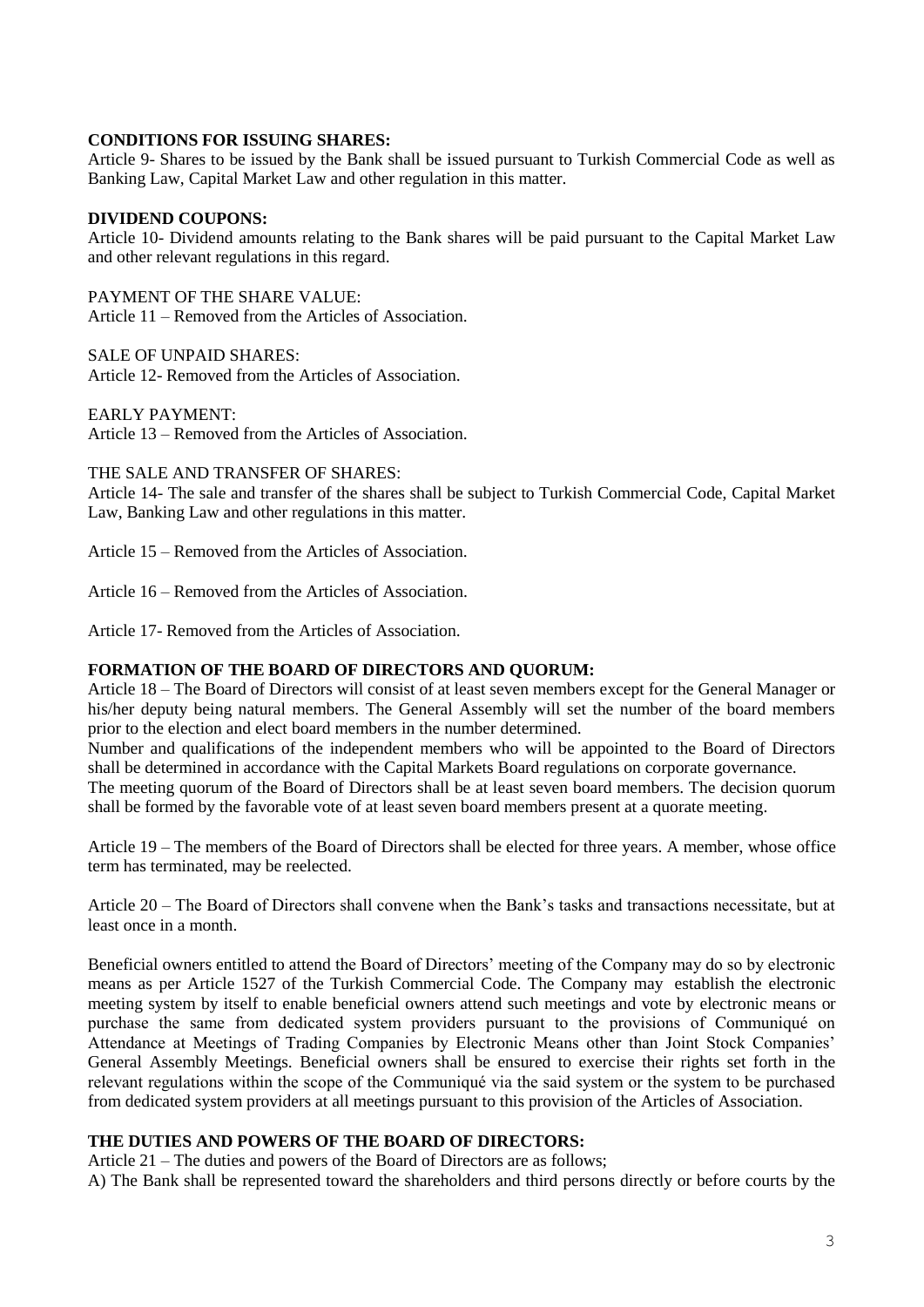Board of Directors. All of the matters which do not require the decision of the General Assembly or which are beyond the power of the Credit Committee as well as the executive director and the General Manager or the person performing this function, shall be conducted by the Board of Directors.

B) In the management of the Bank's movable and immovable property and in the execution of all kinds of agreements and tasks related to the purpose of the Bank's incorporation, the Board of Directors shall have full power, and represent and bind the Bank. If necessary, the Board of Directors shall settle any difference and may assign arbitrator.

C) The Board of Directors shall monitor the Credit Committee. Each of the board members has the right to request information on the activities of the Credit Committee and to conduct all kinds of control they deem necessary.

Ç) The Board of Directors shall prepare internal guidelines to regulate the Bank's internal operations and processes.

D) The Board of Directors shall have prepared the quarterly and yearly basis balance sheets as well as profit and loss statements in accordance with applicable laws, and shall submit the annual financials together with the activity report to the General Assembly.

E) All kinds of loans shall be granted according to principles of the Banking Law.

F) The Board of Directors is entitled to adopt resolutions with regard to donations which are to be made to third parties and corporations. The upper limit of the donations to be resolved by the Board of Directors shall be determined by the General Assembly. The Capital Market legislation and the provisions of the Banking Law are reserved.

Article 22- The Board of Directors is authorized to manage and represent the Bank towards third parties. The Board of Directors, other than the powers given to the General Assembly under relevant laws or this Articles of Association, is entitled to adopt resolutions regarding all kinds of acts and transactions necessary to fulfil the Bank's scope of activity, and to establish committees and commissions which may consist of the board members for the purposes of observing the course of business, preparing reports regarding the subjects to be brought before itself, enforcing its resolutions or internal auditing. Establishment of committees and commissions required by the Capital Market Law and its secondary legislation, and provisions regarding their authorities are reserved.

Article 23- The Board of Directors shall be authorized to delegate its management powers fully or partially to one or more board members or third parties, or to determine the division of duties between the board members in accordance with an internal regulation prepared by itself. The non-transferable and inalienable powers of the Board of Directors set forth in the Banking Law, Capital Market legislation and Turkish Commercial Code are reserved.

The Board of Directors shall be authorized to appoint the representatives of the Bank and determine the scope of their authorities. Furthermore, the Board of Directors may delegate its representative authority to one or more executive directors or third parties as directors or any other third parties and may appoint such persons to represent the Bank severally and individually. At least one board member should have representative authority.

The authorized signatories of the Bank or the Board of Directors may appoint third parties to represent the Bank in order to execute one or more transactions as general or special proxies.

Article 24 – Unless otherwise resolved by the Board of Directors in accordance with Article 23 of this Articles of Association, in order to ensure that all documents to be issued on behalf of the Bank are valid and binding upon the Bank, such documents should be signed by two authorized signatories on behalf of the Bank under the Bank's trade name. These authorized signatures should be registered with the trade registry and duly published in the trade registry gazette.

Article 25 – The members of the Board of Directors, in cases prohibited by the Banking Law, Capital Market legislation and Turkish Commercial Code, shall not attend the discussions of the Board of Directors. The members of the Board of Directors shall not act as Executive Director or signatory Manager or officer in any other bank established in Turkey without prior permission of the General Assembly. However, this provision shall not be applicable for duties to be undertaken in establishments and companies in which the Bank has capital sharing. The provisions of the Banking Law and Capital Market legislation are reserved.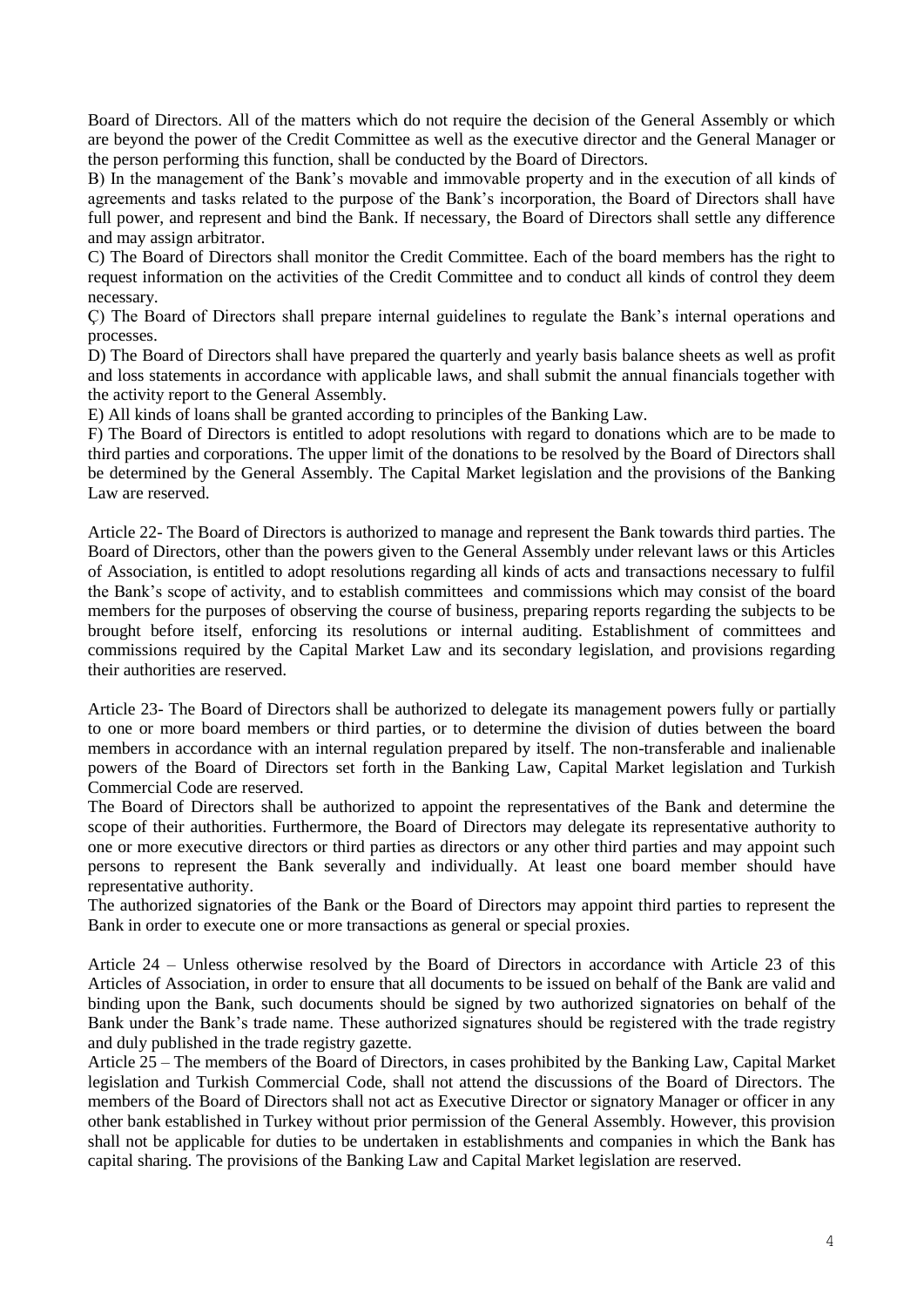Article 26 – Without prejudice to the provisions of the Banking Law and the Capital Market Law, the board members, being a shareholder or not, may be granted attendance allowances, fees, bonus, premiums and a portion of the annual profit. The amount of such payments shall be determined by the General Assembly.

# **CREDIT COMMITTEE:**

Article 27 – The Credit Committee shall consist of at least two members to be elected by the Board of Directors among the board members as well as the General Manager or the latter's deputy. Two alternate members should be elected in case any member shall not attend a Credit Committee meeting. Provisions of the Banking Law are reserved.

Article 28 – The Credit Committee shall perform the duties mentioned in the Banking Law. Decisions taken unanimously by the Credit Committee shall be enforced directly and decisions taken by majority shall be enforced upon the approval of the Board of Directors.

Article 29 – The decisions of the Credit Committee shall be registered in a book, with uninterrupted page numbers certified pursuant to the provision related to books of the Turkish Commercial Code, without any blank spaces and projecting part between the lines, day by day in a way not to give rise to any doubt on the genuiness of the text and each decision shall be signed by the members of the committee.

#### **GENERAL MANAGER:**

Article 30 – The Bank's General Manager shall be elected by the Board of Directors and his/her term of office, functions and powers shall be determined by the Board of Directors, save for the terms and conditions set out in the Banking Law for general manager.

# **AUDITING:**

Article 31 – The Bank is subject to external audit pursuant to the provisions of the Banking Law, Turkish Commercial Code and Capital Market Law.

Article 32- Removed from the Articles of Association.

Article 33- Removed from the Articles of Association.

Article 34 – The General Assembly meetings can be ordinary and extraordinary. The Ordinary General Assembly shall convene within 3 months following the end of the Bank's fiscal year. These meetings shall be held in accordance with the agenda prepared pursuant to the provisions of Article 409/I of the Turkish Commercial Code.

The Extraordinary General Assembly shall convene when it is necessary within the Bank's course of business.

Without prejudice to the Turkish Commercial Code, Capital Market Law and relevant regulations, General Assembly meetings shall be held in accordance with the General Assembly By-Laws, which shall be registered and published following the approval of the General Assembly.

Article 35 – The General Assembly shall convene at the head office of the Bank or at another convenient place of the city where its head office is located.

Beneficial owners entitled to attend General Assembly meetings of the Company may do so by electronic means as per Article 1527 of the Turkish Commercial Code. The Company may establish the electronic meeting system by itself to enable beneficial owners attend General Assembly meetings, make proposals, express opinions and vote by electronic means or purchase the same from dedicated system providers pursuant to the provisions of the Regulation on Attendance at General Assembly Meetings of Joint Stock Companies by Electronic Means. Beneficial owners shall be ensured to exercise their rights set forth in the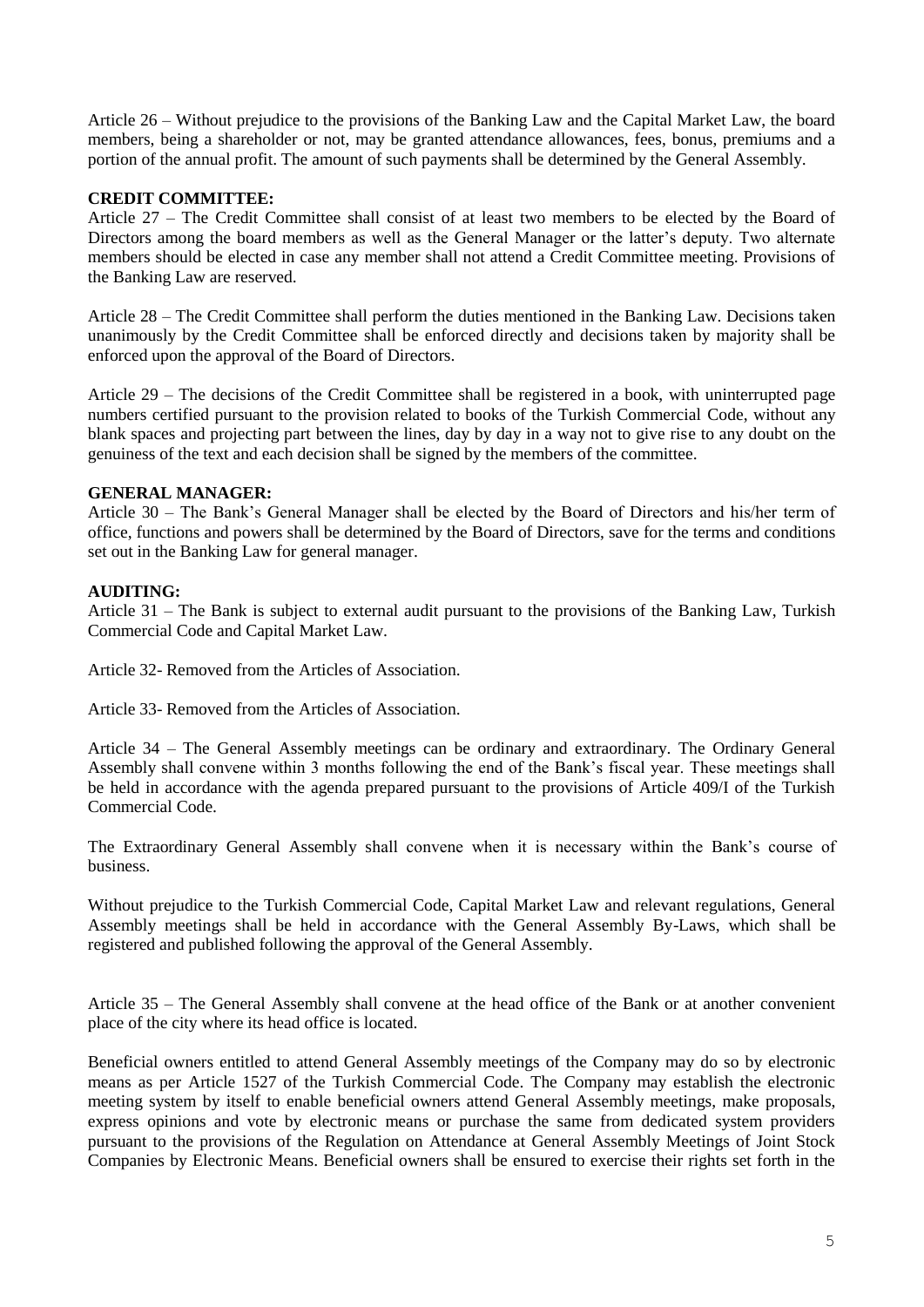Regulation via the said system at all General Assembly meetings pursuant to this provision of the Articles of Association.

Article 36- Removed from the Articles of Association.

# **QUORUM OF THE MEETING:**

Article 37 – The quorum in the General Assembly meetings shall be determined in accordance with the Capital Market Law and relevant legislation.

# **VOTE:**

Article 38 – During the General Assembly meetings, each shareholder's voting right shall be calculated considering the ratio of the aggregate nominal value of shares owned by the respective shareholder to the aggregate nominal value of the Bank's capital.

The use of voting right shall be subject to the Turkish Commercial Code, Banking legislation and Capital Market legislation.

# **APPOINTMENT OF REPRESENTATIVES:**

Article 39 – Any shareholder may either personally attend the meetings of the General Assembly or may exercise such right by appointing a proxy being a shareholder or not. The provisions of Capital Market legislation are reserved.

# **ANNOUNCEMENT:**

Article 40 – Announcements of the Bank shall be made at least prior 15 days in a newspaper published in the location of the Bank's head office, without prejudice to the provisions of sub-paragraph 4 of Article 35 of the Turkish Commercial Code. In case no newspaper is published in such location, the announcements shall be made in a newspaper published in the nearest locations. The provisions regarding the announcements to be made on the website of the Bank and the provisions of the Capital Market Law and relevant regulations are reserved.

Announcements for the call of the General Assembly meetings shall be made according to the provisions of the Capital Market Law.

#### **VOTING RULES:**

Article 41 – Removed from the Articles of Association.

# **AMENDMENT OF THE ARTICLES OF ASSOCIATION:**

Article 42 – All kinds of amendments to be made in this Articles of Association shall be subject to the approval of the Banking Regulation and Supervision Agency together with the Capital Markets Board and the permission of the Ministry of Customs and Trade. Such amendments shall not inure to the benefit of third parties before their registration with the trade-registry.

#### **ANNUAL REPORTS:**

Article 43- Removed from the Articles of Association.

#### **ANNUAL ACCOUNTS:**

Article 44 – The Bank's fiscal year shall start on the first day of January and shall end on the last day of December.

#### **DISTRIBUTION OF PROFIT:**

Article 45- The net profit remaining after the deduction of all expenses from the revenues obtained as a result of the Bank's annual activities shall be subject to following distribution process:

A) 5% of the net profit shall be set aside as the legal reserves,

B) the amount equivalent to 5% of the paid-in capital out of the remained net profit shall be distributed to the shareholders as first dividend,

C) 5% of the remaining part shall be set aside as the extraordinary reserves,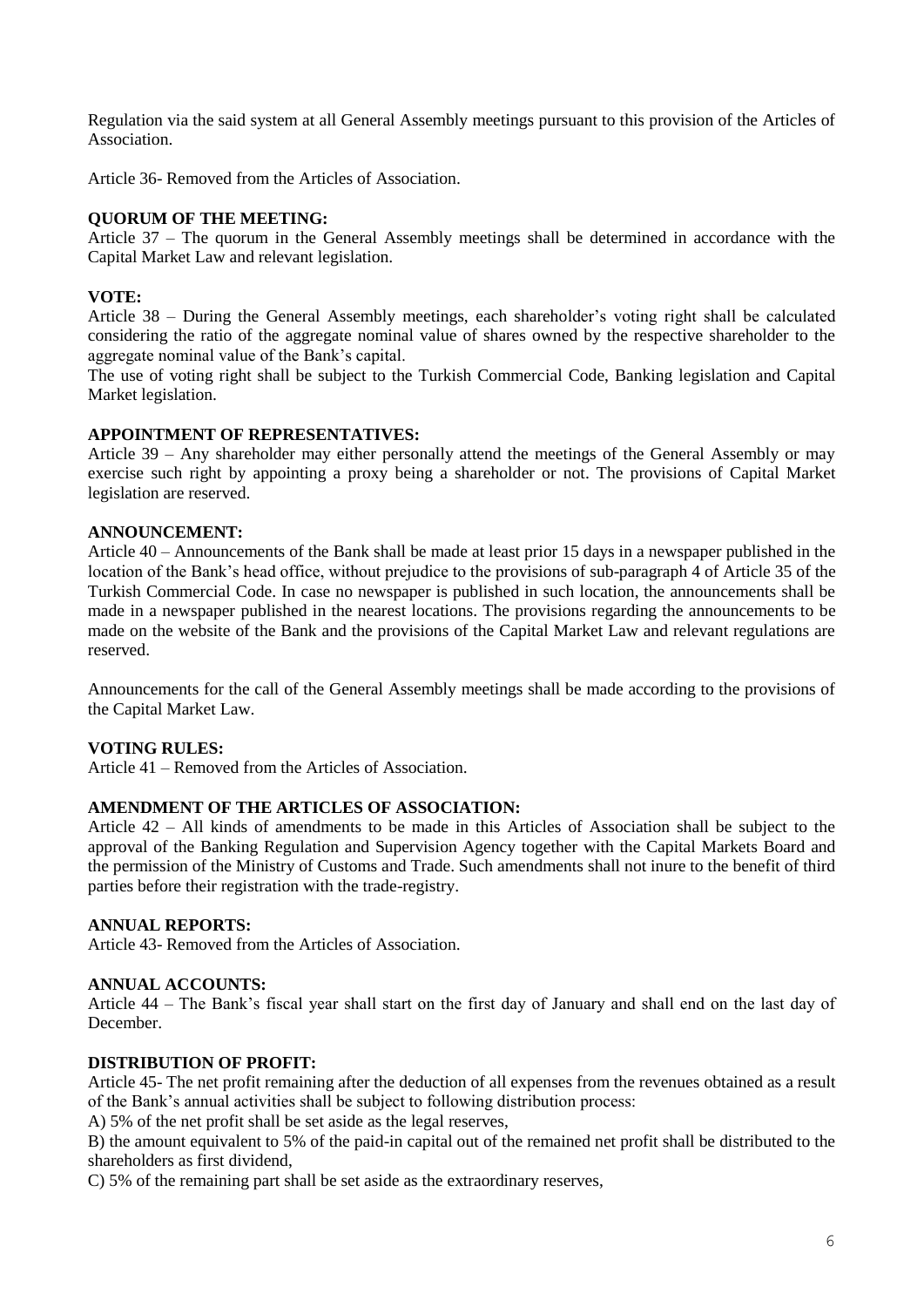D) Following the set aside and distribution as in the items A-B-C:

- The General Assembly shall be authorized to distribute the remaining profit completely or in part to the shareholders as dividend or to set it aside fully or partially to the extraordinary reserves.

The distribution as mentioned above in items C and D cannot be made unless the funds equivalent to the financial liabilities to be fulfilled by the company and the legal reserves have been set aside.

The provisions of Articles 19 and 20 of the Capital Market Law are reserved.

#### **DATE OF THE DIVIDEND DISTRIBUTION:**

Article 46 – The General Assembly shall decide on which date and in which way the annual profit shall be distributed to the shareholders upon the proposal of the Board of Directors. Dividend distributed in accordance with the provisions of this present Articles of Association shall not be recovered.

Article 47- With regard to the set aside of the legal and all kinds of reserves, their purpose of use, conversion to capital and use for dividend distribution, the provisions of Article 509, Articles between 519 and 523 and all other relevant provisions of the Turkish Commercial Code shall be applicable.

Article 48- Removed from the Articles of Association.

Article 49- For matters not specified in this present Articles of Association, the provisions of Turkish Commercial Code, Banking Law, Capital Market Law and other relevant regulations shall be applicable.

With regard to the application of the corporate governance principles, the Capital Markets Board regulations on corporate governance shall be applicable to material related party transactions and any other transactions of the Bank which are deemed material.

The Bank shall comply with the mandatory corporate governance principles set forth by the Capital Markets Board. The Board of Directors' decisions adopted and transactions executed that are not in compliance with the mandatory corporate governance principles will be deemed void and contrary to the Articles of Association.

# **PROVISIONAL CLAUSE:**

Removed from the Articles of Association.

#### **PROVISIONAL CLAUSE 2:**

While the nominal values of the share-certificates have been 500,-Turkish Liras and 100,-Turkish Liras, they have been amended as 1 New Kurus pursuant to the Law No. 5274 Regarding the Amendments in the Turkish Commercial Code and subsequently as 1 Kurus, in accordance with the Cabinet Decree dated April 4, 2007 and numbered 2007/11963 which stipulates the removal of the expression "New" from "New Turkish Lira" and "New Kurus" as of January 1, 2009. Due to this amendment, the total number of shares has decreased and shares amounting to 1 Kurus shall be granted for each share of 10.000 Turkish Liras (20 shares for those with a nominal value of 500,-Turkish Liras and 100 shares for those with a nominal value of 100,-Turkish Liras). Fraction receipts shall be issued for shares which may not be completed to 1 Kurus.

The "Turkish Lira" expressions that have been included in this Articles of Association are the expressions amended in accordance with the above mentioned Cabinet Decree.

The shares of series 4, 5, 6, 7, 8, 9, 10, 11, 12, 13, 14, 15 and 16 representing the bank's existing capital of 1.200.000.000.- Turkish Lira as of April 12, 2005 have been combined as series 17.

The shareholders' rights arising out of their shares related to the said amendment and combination of series are reserved.